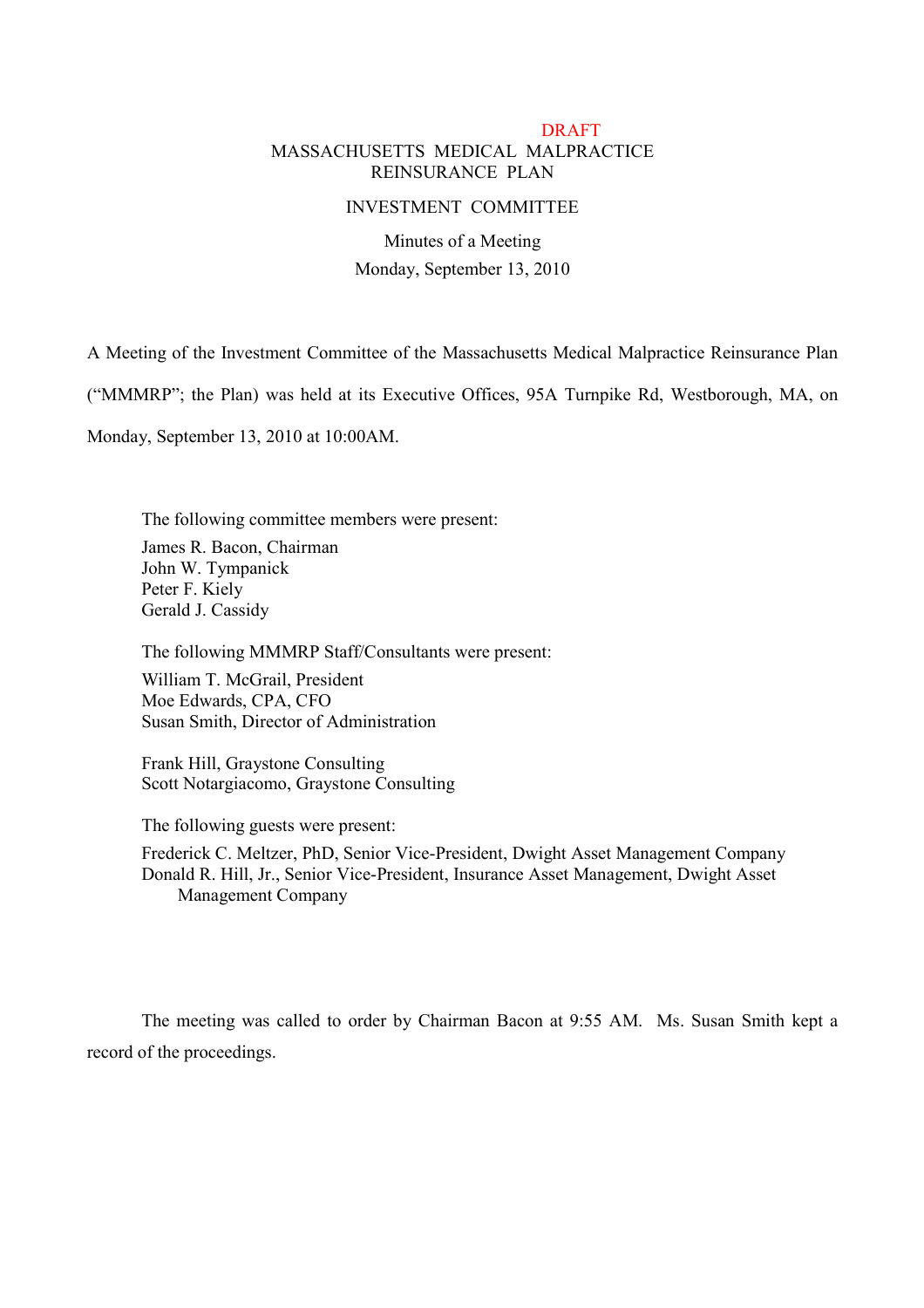#### 1. Minutes

Minutes to the previous meeting dated May 25, 2010 had been distributed. A **motion** was made by Mr. Tympanick and seconded by Mr. Cassidy to approve the minutes. The motion passed unanimously.

#### 2. Portfolio Review

Mr. Notargiacomo distributed the presentation booklet for MMMRP dated September 2010, and a copy is included with the minutes. Mr. Notargiacomo then reviewed Asset Allocation, tab 2, stating that the portfolio total is just over \$22M. It was further noted that \$4.4M of the portfolio is currently in equities.

A discussion then ensued regarding the Investment Policy Statement (IPS) Equity Allocation section. It was noted that this section presently provides a strategic range of 0-5% for commodities. The committee discussed the pros and cons of changing the range to either 0-10% or 5-10%. Most members and the consultants agreed that the 0-10% range provided the greatest flexibility. In addition, it was noted that several asset classes have a 0-10% range and that all minor classes should be consistent.

A **motion** was made by Mr. Tympanick and seconded by Mr. Kiely to amend the IPS to reflect a strategic range of 0-10% for the Commodity position as well as for Domestic and International REIT's, MicroCap and Currencies. The motion passed by a unanimous vote.

Mr. Notargiacomo then distributed a one page handout entitled MMMRP Summary of Asset Allocation Changes, and a copy is included with these minutes. He reviewed the changes which had been made in March and April of 2010. He added that Graystone will continue to use this summary sheet to monitor tactical changes moving forward. All members and the consultants felt this was a very useful tool.

Mr. Hill then reviewed tab 3 of the presentation booklet, titled Managed Account Performance Management, and discussed the European financial situation. He stated his belief that there will be a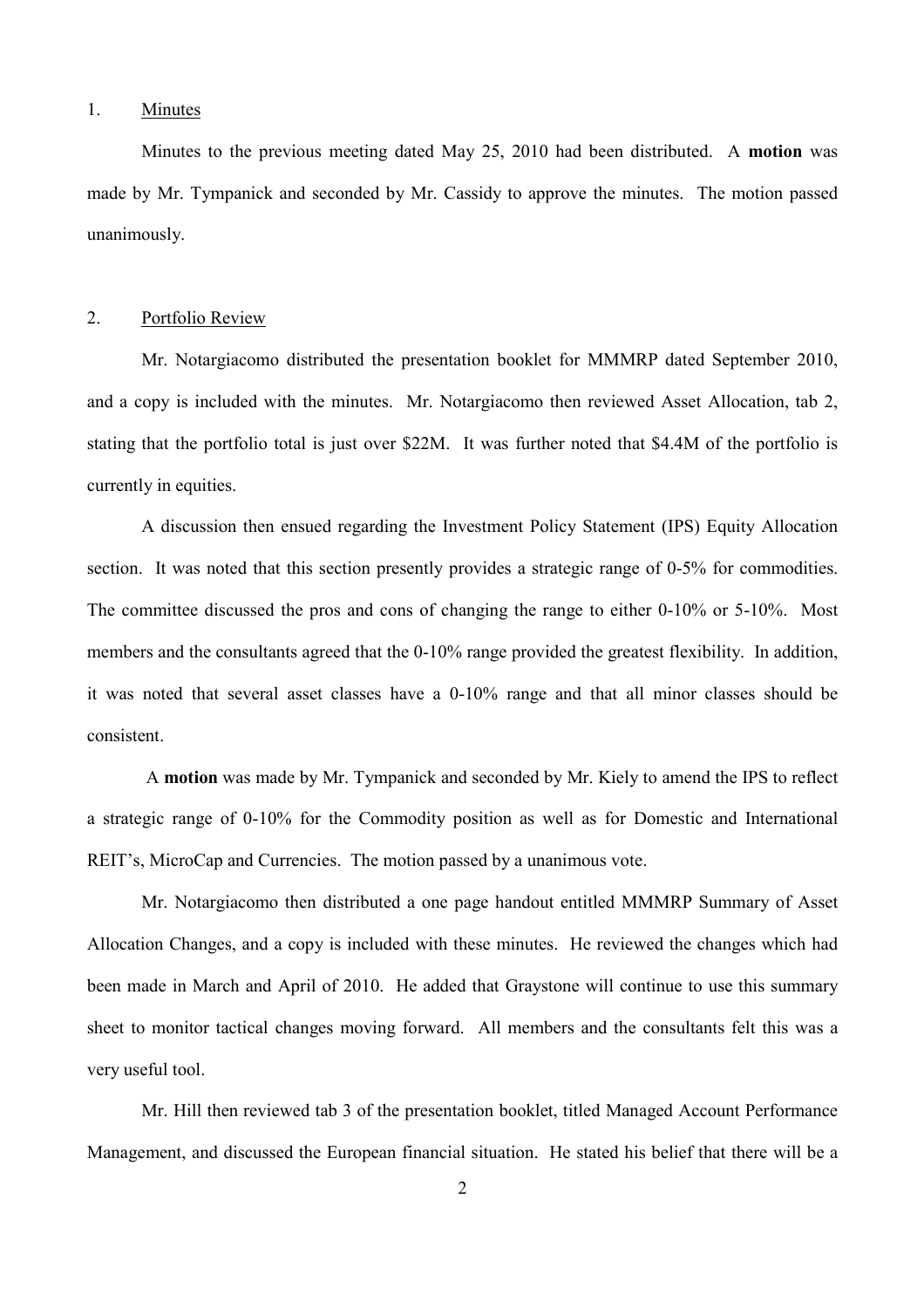rise in corporate mergers occurring soon, primarily due to the large volume of cash at many large corporations. He then reviewed the fixed income position of Intermediate Bonds (IBNR) at Madison. He added that Scott recently spoke to Bill Fain regarding putting the extra cash to work. Mr. Tympanick stated that he would like to see more details on that, and Mr. Notargiacomo stated he has to verify the cash at US Bank.

Mr. Edwards then discussed the potential amount for the 2011 return assessment, noting this amount is presently projected to be lower than the past several years. Based on the actuarial reports, Mr. Edwards estimated that it may be a \$2M return in 2010, to be distributed on March 31, 2011.

Mr. Tympanick then began a discussion of MMMRP's overall bond strategy, questioning if we want to be market-timing driven or market-index driven. He added that he believes Madison Scottsdale is market-timing driven. The group then discussed the history of the past five years with Madison, noting various pros and cons. The group reviewed the purpose of fixed income and the bond portfolio, as well as duration, maturity and book yield. Mr. Notargiacomo stated that Graystone is comfortable with Madison Scottsdale's performance, adding that they have been very close to benchmarks, and he thinks that Mr. Fain has done an adequate job.

## 3. Dwight Asset Management Company Presentation

Mr. Bacon introduced the two representatives from Dwight: Frederick C. Meltzer, PhD, Senior Vice-President and Donald R. Hill, Jr., Senior Vice-President, Insurance Asset Management.

They distributed three informational packets on their firm: Economic & Bond Market Quarterly Update newsletter, The Economy as of September 9, 2010, and Presentation to MMMRP dated 9/13/10. Copies of all three packets are included with the minutes. They introduced themselves, providing their titles and length of service at Dwight. They reviewed their organizational structure and noted that they have \$64B under management, \$2B of which is cash management. They also stated that they manage \$8B for insurance companies as of 3/31/10. It was additionally stated that they are currently 8% employee owned, and that figure could potentially go up to 25%. It was also noted that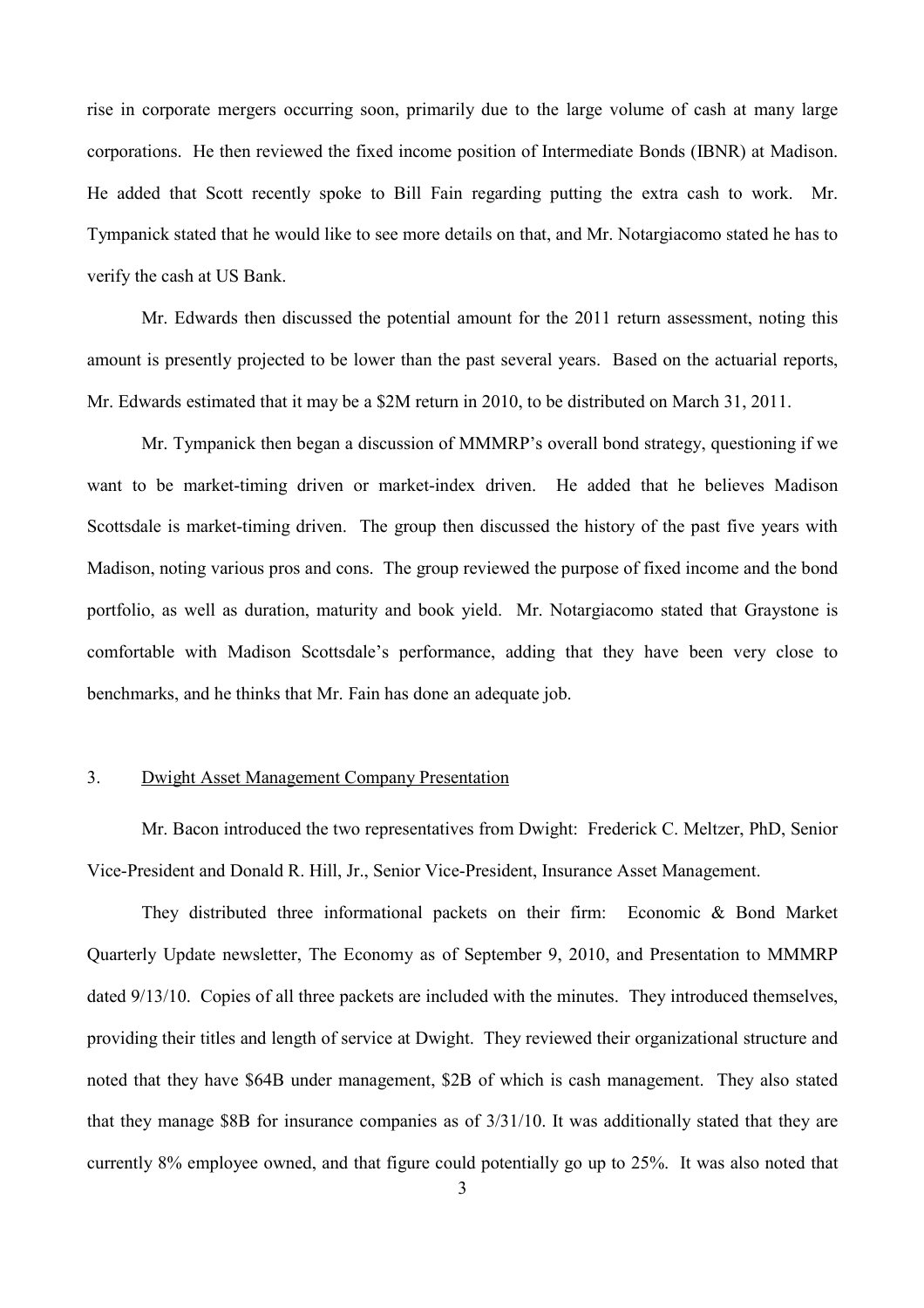they have one other medical malpractice insurance client, Physicians Underwriting Group in Knoxville.

Mr. Don Hill then reviewed the services section of the presentation booklet, discussing topics such as reporting services and the fact that they have two actuaries on staff in VT and that they also outsource to Pinnacle Actuarial Resources. He also reviewed their return to the benchmark, high level of transparency and their general investment process. They further noted that they had no Lehman Brothers exposure, and that they were roughly 7% underweight on duration. In general, they stated that they are active managers, focusing on modest duration moves and adding most value through sectors and securities.

A discussion then ensued regarding the intricacies of commingled funds and the pros and cons of MMMRP being able to use them. It was noted that there is an inherent problem with commingled funds because of reporting. It was agreed that MMMRP would discuss the use of commingled funds with the DOI. In addition, it was noted that MMMRP would not qualify for Dwight's minimum for separate accounts. Mr. Bacon and the Dwight representatives both agreed that further research is required to see if MMMRP can utilize trust funds.

Dwight continued reviewing the booklet, suggesting the Dwight Intermediate Core Fund as well as using Barclays Capital U.S. Intermediate Government Aggregate Index as a benchmark. Lastly, Dwight noted a fee scale as follows:

Target 2 Commingled Funds: 20 basis points on first \$100M Intermediate Core Commingled Fund: 25 basis points on first \$50M

Mr. Tympanic added that he feels the interviews with the fixed income managers have been helpful to see what we have and also to see what alternatives are available. He noted the following issues: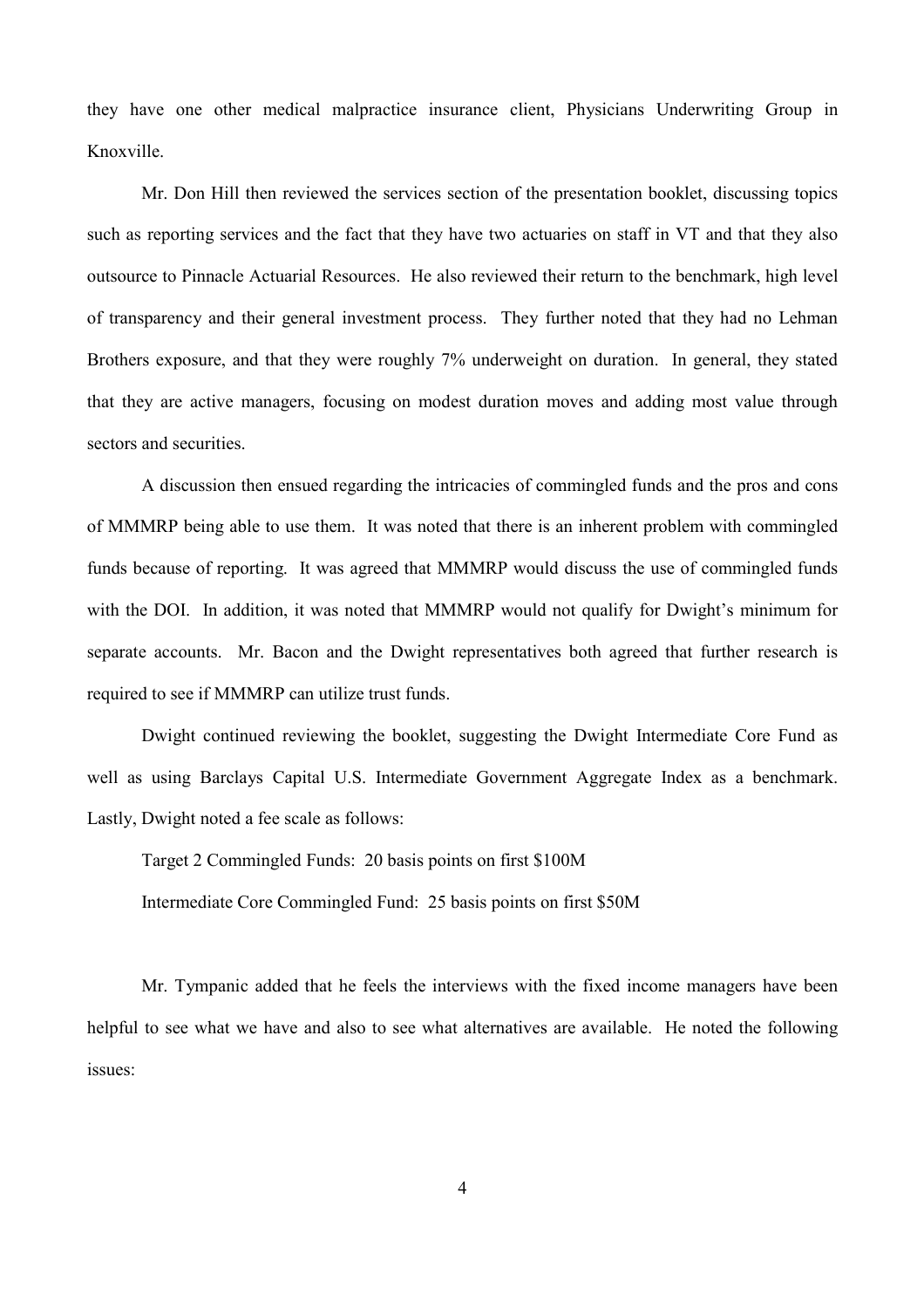- A.) He believes we are using the wrong index for the IBNR portfolio, specifying that he does not feel the ML 5-10 is a good index, but that the Barclays Capital U.S. Intermediate Government Aggregate Index is more in line with MMMRP's mix and requirements.
- B.) He noted that year-to-date and five-year Madison performance figures exceeded those of Dwight.
- C.) Lastly, he stated that he felt there are too many issues surrounding commingled funds. After some discussion of this topic, it was agreed that a discussion with the DOI was required to determine if they are prohibitive.

Mr. Bacon then noted that the duration ranges for various strategies we have considered in the search vary considerably which we should take into account when judging performance.

## 4. Further Action

The Committee agreed to do the following research and reconvene on Thursday, September 30<sup>th</sup> at 9:00 AM to come to a decision on retaining Madison, or replacing them with AAM or Dwight.

- A.) Dwight's longer term performance and access to State Street's pricing for SVO. Don Hill is looking further into State Street reporting/pricing.
- B.) Mr. Edwards will look into commingled trust pricing & Division of Insurance acceptance of trusts.
- C.) Mr. Bacon and Graystone will develop a list of agreed upon pros and cons among AAM, Dwight and Madison. This is to be distributed to members to review prior to the 9-30-10 meeting.
- D.) Graystone will speak with Madison Scottsdale about potential liquidity and diversification impact at lower asset sizes. They will also discuss Madison's thoughts on the Barclays index. Graystone will also instruct Madison to invest un-invested cash. Graystone will also revise the